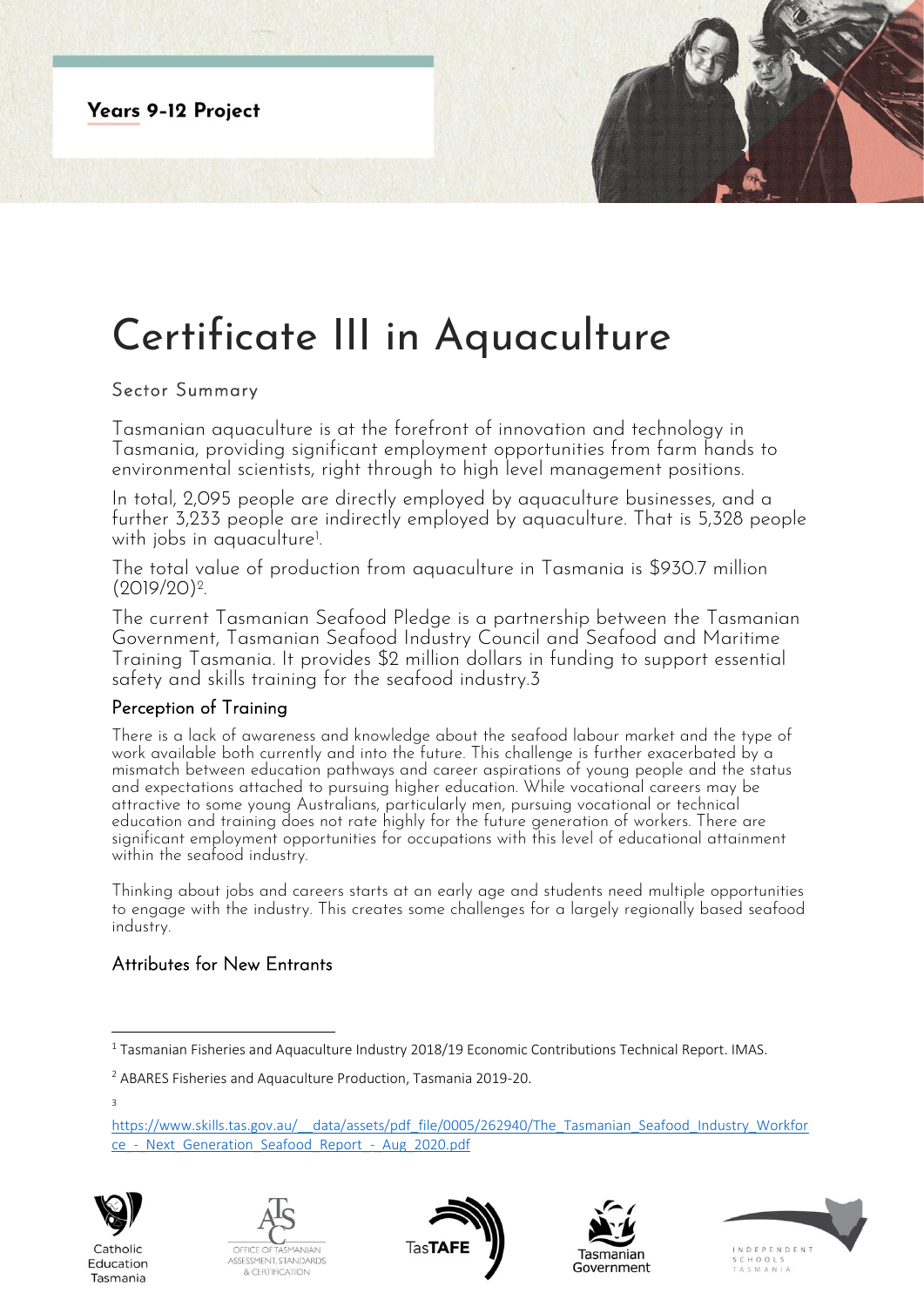- A driver's licence is helpful as this is a regionally based industry and transport to work can be barrier.
- A basic understanding of WHS before undertaking work placement is important. The 'Working on Water Card' is a basic entry level WHS course for anyone interested in a career on the water.

#### Preferred pathways for school leavers entering the sector:

- Engagement in programs such as Working on Water (WoW) is recommended. It can help shape career aspirations in the seafood industry and build awareness of the vast opportunities available. [Seafood Jobs Tasmania](https://seafoodjobs.org/) provides information about jobs, skills, and training opportunities in Tasmania.
- Minimum training requirements are mapped to career pathways on [Seafood Jobs.](https://seafoodjobs.org/) This portal also has a jobs section for job seekers to apply for positions that have been advertised on the site.
- Industry's preferred qualification level for secondary students is Certificate I/II or a school-based traineeship pathway.
- Access to quality and relevant work placements is strongly recommended.
- Certificate III qualifications delivered in schools outside of a traineeship are not supported by Industry.



Published: Version 1 | November 2021